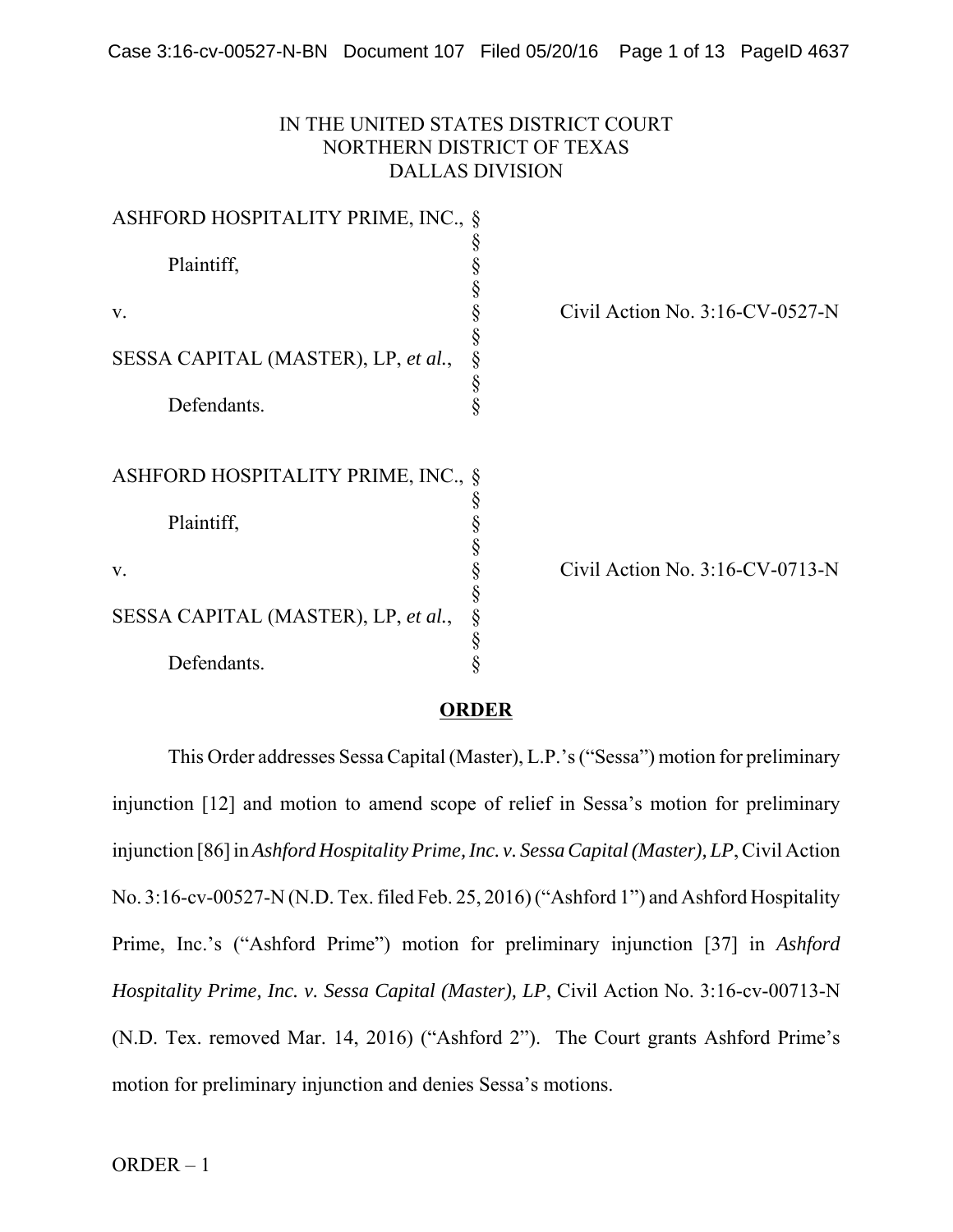#### **I. ORIGINS OF THE DISPUTE**

#### *A. Ashford Prime Adopts the Third Amended and Restated Advisory Agreement*

Ashford Prime is a publically-traded corporation that is based in Dallas and organized under the laws of Maryland. *See* Ashford Prime's Br. in Supp. of Mot. for Prelim. Inj. 4 [38], in Ashford 2 ("Ashford Prime's Mot. for Prelim. Inj."). The corporation invests in the hotel industry. *See* Sessa's Mem. of Law in Supp. of Mot. for Prelim. Inj. 2 [13], in Ashford 1 ("Sessa's Mot. for Prelim. Inj."). Apparently there was unrest among the stockholders of Ashford Prime regarding the company's management because at the 2014 annual meeting, the stockholders recommended that Ashford Prime's board opt out of the Maryland Unsolicited Takeover Act ("MUTA"). *See id.* Ashford Prime's board opposed this recommendation, but eventually complied a year later. *See id.* 

A few weeks after it opted out of MUTA, the board, with the support of the independent directors, approved the Third Amended and Restated Advisory Agreement (the "TARAA") between Ashford Prime, Ashford Inc., Ashford LLC, Ashford OP, and Ashford Prime TRS Corporation. *See* Ashford Prime's Mot. for Prelim. Inj. 4. In the TARAA, Ashford Prime agreed that if stockholders voted to replace a majority of the board with nominees not approved by the current directors, Ashford's advisors could terminate the agreement and force Ashford Prime to pay a termination fee (the "Proxy Penalty")*.* Sessa's Mot. for Prelim. Inj. 5. The termination fee is enormous, especially when compared with Ashford Prime's market capitalization. Ashford Prime has stated that it believes the termination fee to be in the "hundreds of millions of dollars." *Id.* Ashford Prime's market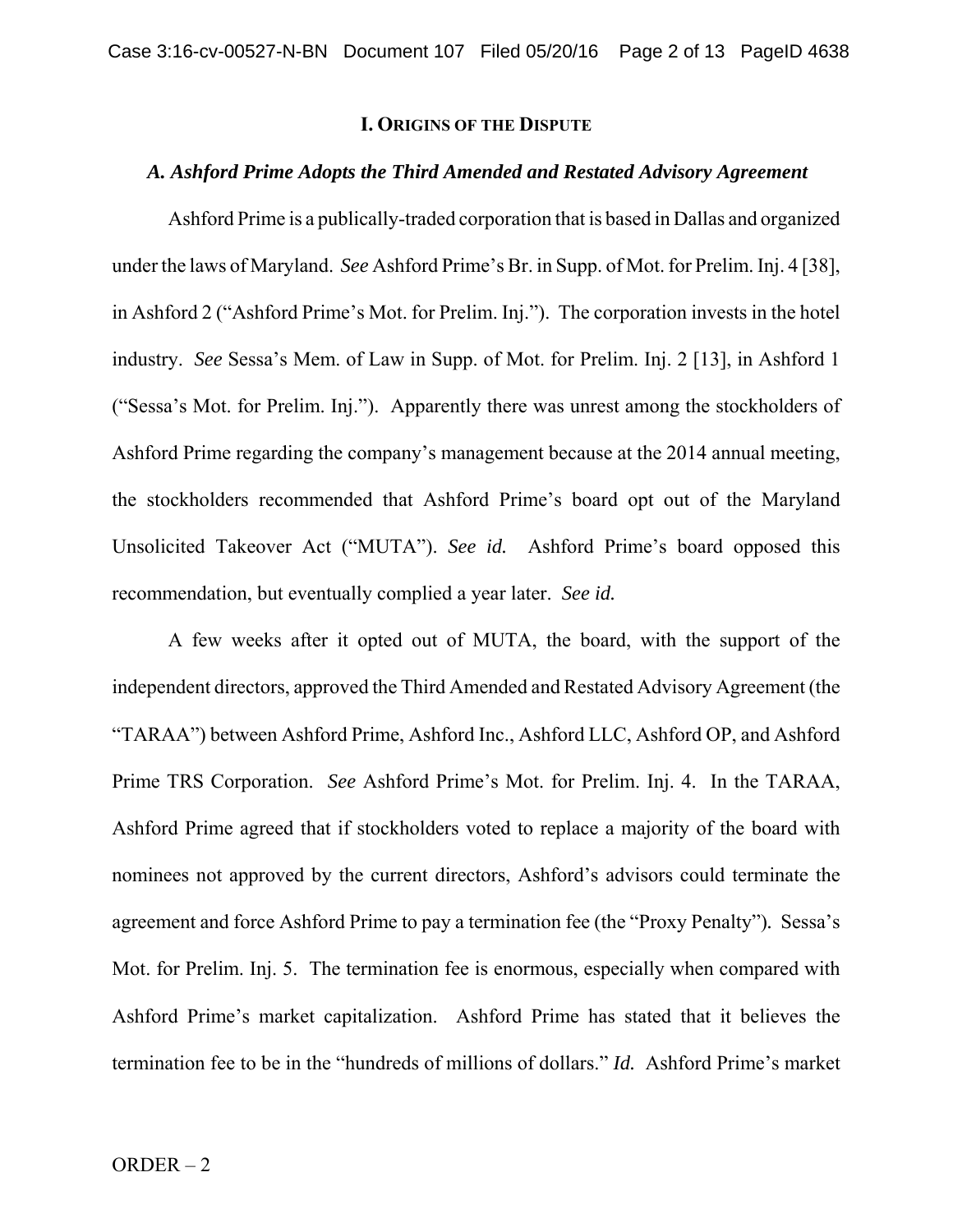capitalization is approximately \$300 million. *Id.* In exchange for the termination fee amendment, Ashford Prime received concessions from its advisors, including the following: (1) the term of the advisory agreement was shortened; (2) the base fee payable to the advisors was adjusted; and (3) the advisors agreed to make "key money investments" in Ashford Prime to support certain acquisitions. *See* Ashford Prime's Resp. 6 [37], in Ashford 1.

# *B. Sessa Vies for Control*

Sessa is a member of the web of companies and partnerships that comprise the New York-based hedge fund managed by John Petry. *See* Ashford Prime's Mot. for Prelim. Inj. 4. Sessa owns approximately 8.2 percent of Ashford Prime's outstanding common stock. *Id.* at 7.Sessa advised Ashford Prime that it intended to nominate five candidates to Ashford Prime's seven member board. *See* Sessa's Mot. for Prelim. Inj. 8.Ashford Prime's bylaws require that potential nominees fill out a questionnaire that "include[s] all information relating to the Proposed Nominee that would be required to be disclosed in connection with the solicitation of proxies for the election of the Proposed Nominee as a director in an election contest." *See id.* at 7. Sessa completed the questionnaires, but failed to answer all of the questions fully. *Id.* Sessa requested that the Ashford Prime board approve the Sessa candidates so that their election to the board would not trigger the Proxy Penalty in the TARAA.

### *C. The Ashford Prime Board Further Entrenches Itself*

Rather than approve the Sessa candidates so that their nomination to the board would not trigger the Proxy Penalty, the Ashford Prime board launched a campaign against the Sessa candidates, warning voters that electing them to the board would "allow Ashford LLC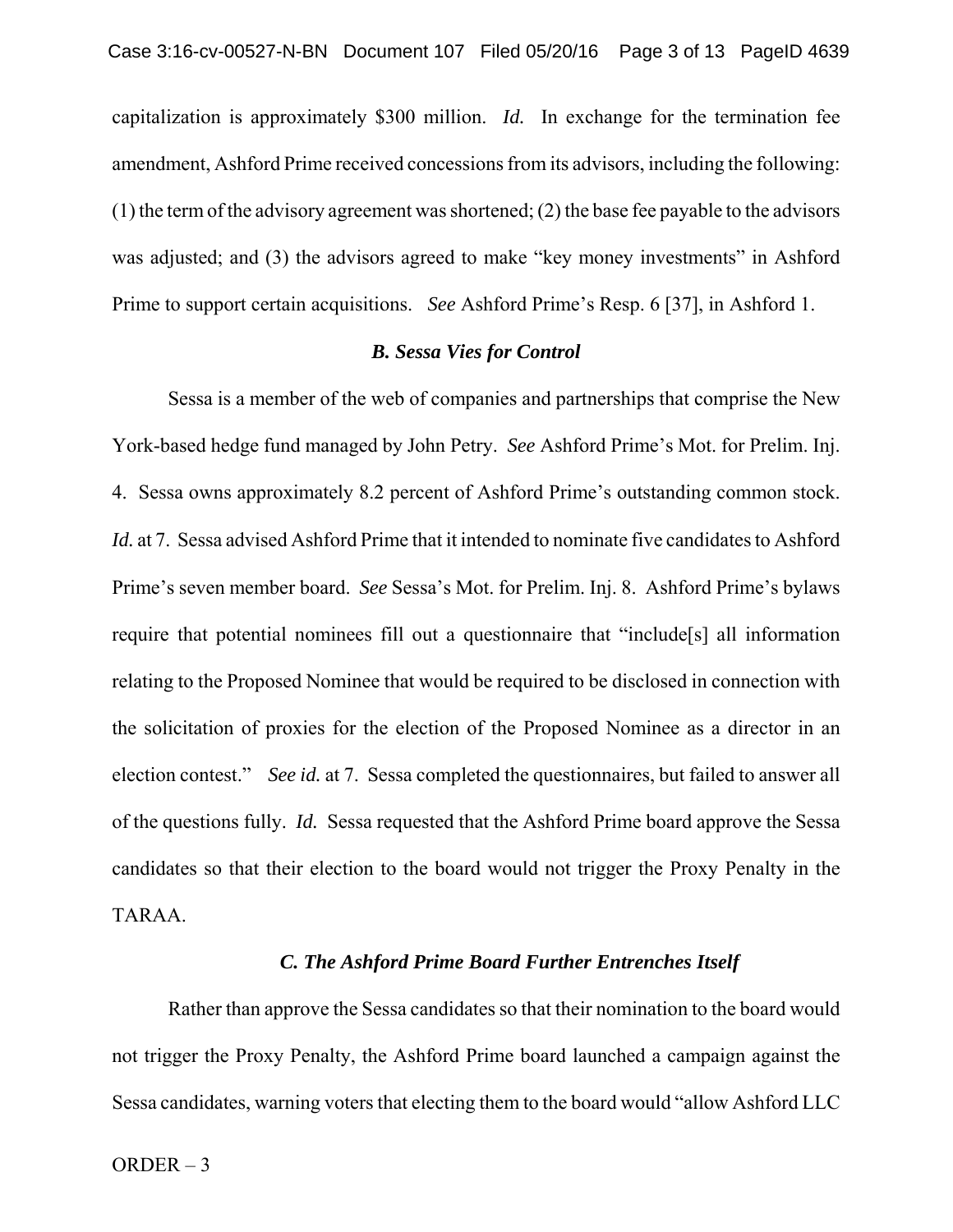to terminate the advisory agreement and require the Company to pay a substantial termination fee to Ashford LLC upon such termination." *See* Sessa's Mot. for Prelim. Inj. 9. This campaign apparently is having an effect. At least one analyst has advised that in light of the Proxy Penalty, "shareholders would be best served by voting against Sessa's nominees." *Id* at 10.

Ashford Prime's board filed a preliminary proxy stating that "the nominees set forth in Sessa's proxy materials cannot properly be brought before the annual meeting of stockholders" and Ashford Prime does "not intend to count any stockholder votes for Sessa's proposed nominees." Ashford Prime's Resp. to Sessa's Mot. to Amend Scope of Relief. 3 [102], in Ashford 1. Ashford Prime's board claims that Sessa's responses to the questionnaires for each of its nominees is deficient. *See* Ashford Prime's Mot. for Prelim. Inj. 7. Moreover, the board initiated an independent investigation into the Sessa candidates and found that Philip B. Livingston, one of Sessa's nominees, purchased approximately \$40,000 in shares of Ashford Prime's common stock in January, 2016. *Id.* at 8. The board concluded that Livingston and Sessa had formed a "group" as it is defined in Section 13(d) of the Securities Exchange Act of 1934. *Id.* Ashford Prime also claims that Livingston engaged in resume padding by stating he was a Certified Public Accountant ("CPA"). *See id.* Livingston was formally a CPA, but he has let his certification lapse. *See id.* 

### *D. The Parties Seek Judicial Relief*

Ashford Prime filed two lawsuits against Sessa, Sessa Capital GP, LLC, Sessa Capital IM, L.P., Sessa Capital IM GP, LLC, John E. Petry, Livingston, Lawrence A. Cunningham, Daniel B. Silvers, and Chris D. Wheeler, one in federal court and one in Texas state court.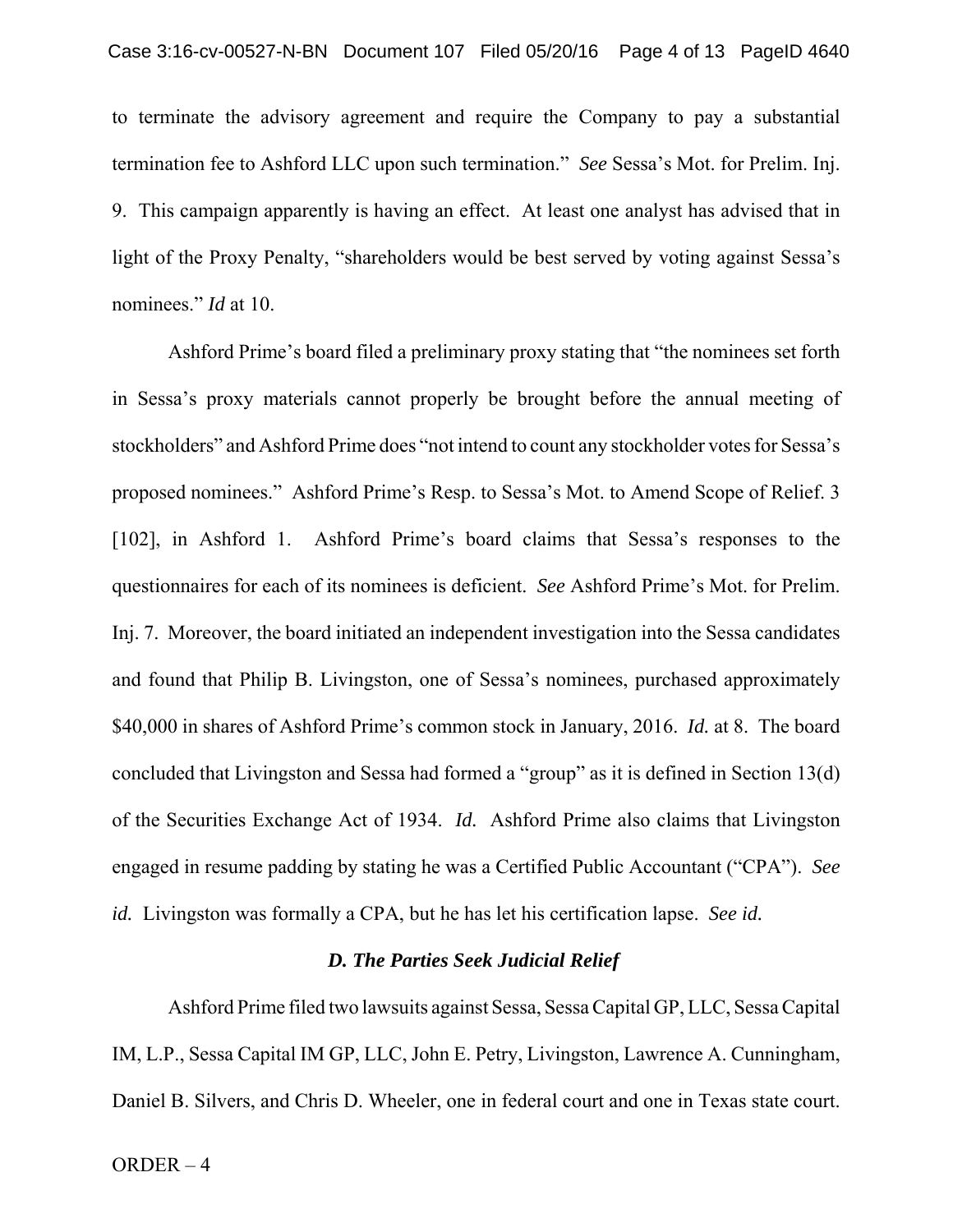Ashford Prime's Original Pet. 1 [1-5], in Ashford 2; Ashford Prime's Compl. 1 [1], in Ashford 1. Sessa removed Ashford 2 from the state court to this Court. Sessa's Notice of Removal 1–2 [1], in Ashford 2. Sessa moved the Court for a preliminary injunction in Ashford 1, seeking relief that would require the Ashford Prime board to approve the Sessa candidates so that they could participate in the proxy contest. *See* Sessa's Mot. for Prelim. Inj. 23. Ashford Prime moved the Court for its own preliminary injunction in Ashford 2, seeking an order (1) finding that Sessa's slate of nominees is invalid and ineligible to stand for election to the board because of their failure to comply with the advance notice requirements in the bylaws; (2) enjoining Sessa from submitting its nominees to Ashford Prime shareholders for election; and (3) enjoining Sessa from soliciting proxy votes for its nominees or distributing any proxy materials regarding the nominees. Ashford Prime's Mot. for Prelim. Inj.  $25.<sup>1</sup>$ 

#### **II. THE COURT APPLIES MARYLAND'S BUSINESS JUDGMENT RULE**

Sessa argues that "in Maryland, the business judgment rule does not apply when stockholders are directly injured by the actions of a board." *See* Sessa's Mot. for Prelim. Inj. 16. Sessa bases this argument on *Shenker v. Laureate Educ., Inc.*, 983 A.2d 408 (2009). However, in *Shenker* the Court of Appeals of Maryland, Maryland's highest court, held that "the business judgment rule applies to all decisions regarding [a] corporation's management." *Shenker*, 983 A.2d at 424. Moreover, the Maryland Code of Corporations and Associations states: "[a]n act of a director relating to or affecting an acquisition or a potential acquisition

<sup>&</sup>lt;sup>1</sup>Sessa filed a motion to amend the scope of relief in its motion for preliminary injunction. Mot. to Am. Scope of Relief in Sessa's Mot. for Prelim. Inj. [86], in Ashford 1. Sessa seeks to add several new requests for relief to its motion for preliminary injunction.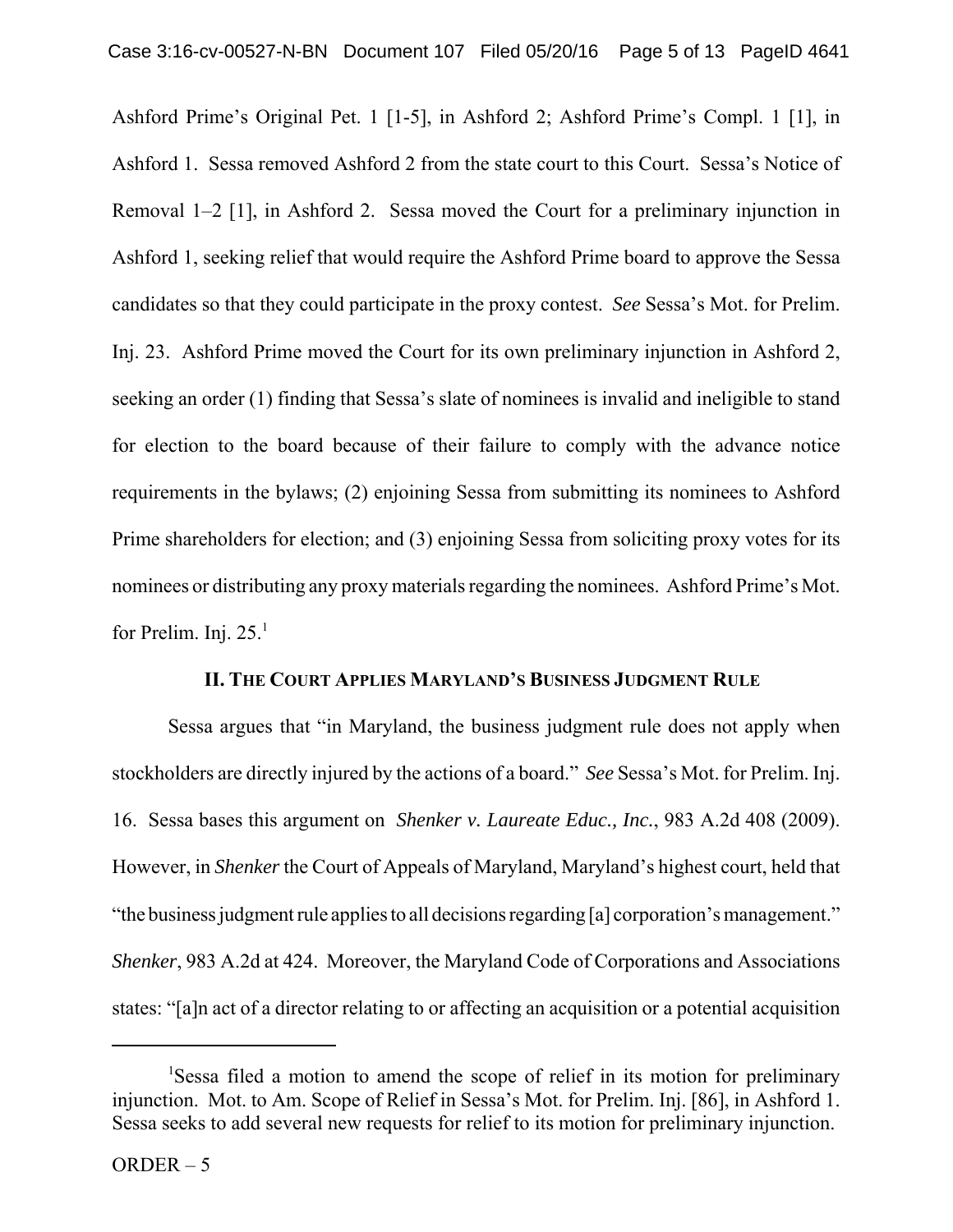of control of a corporation may not be subject to a higher duty or greater scrutiny than is applied to any other act of a director." MD. CODE ANN., CORPS. & ASS'NS § 2-405.1. The court in *Shenker* found that this statute was meant to reject "in Maryland the heightened scrutiny imposed on directors of Delaware corporations in hostile takeover situations by the Delaware Supreme Court in *Unocal Corp. v. Mesa Petroleum Co.*, 493 A.2d 946 (Del. 1985)." *Shenker*, 983 A.2d at 427. The court acknowledged that this was "a relatively rare rejection in Maryland of Delaware's acknowledged leadership in developing a coherent body of corporate law to which we and many other states ordinarily look for guidance [in matters of corporate law]." *Id.*

*Shenker* stands for the proposition that once a "threshold decision to sell" a company has been made, a board owes "fiduciary duties of candor and maximization of shareholder value to [shareholders], common law duties not encompassed or superseded by § 2–405.1(a)." *Id.* at 422. Notably, however, the Maryland legislature apparently found even these modest common law duties to be unfavorable. It has since amended the Maryland Code of Corporations & Associations  $\S$  2-405.1 to provide that, even in the context of selling the company, courts will review directors' decisions only under the Maryland business judgment rule. "[This section is] the sole source of duties of a director to the corporation or the stockholders of the corporation  $\ldots$  ." 2016 Md. Laws Ch. 170 (S.B. 148). This amendment takes effect in Maryland on October 1, 2016. *Id.* Accordingly, the Court applies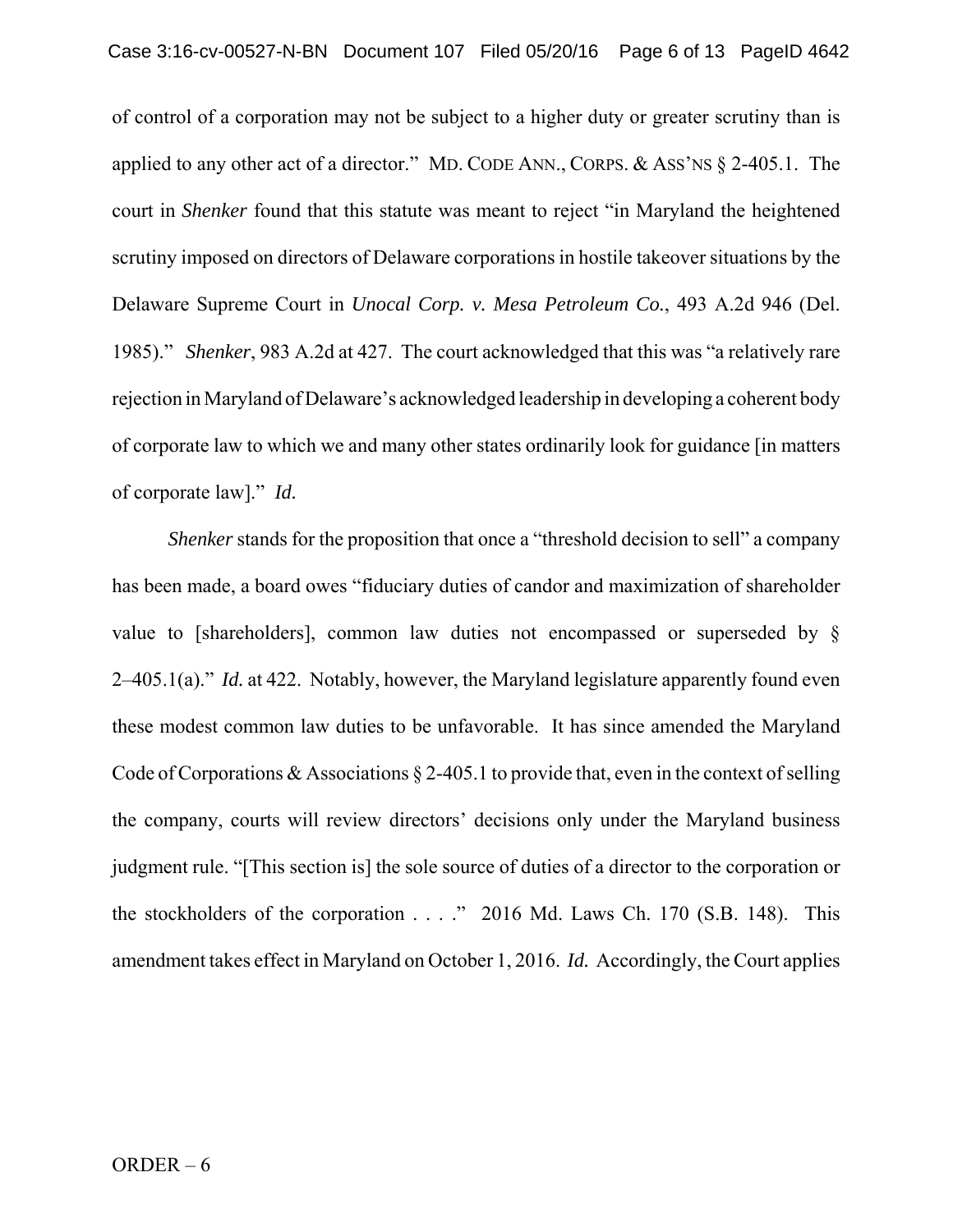the business judgment rule when reviewing decisions regarding a corporation's management.<sup>2</sup>

In Maryland "the business judgment rule . . . insulat[es] the business decisions made by [directors] from judicial review, absent a showing of fraud, self-dealing, unconscionable conduct, or bad faith.*Shenker v. Laureate Educ., Inc.*, 983 A.2d 408, 424 (Md. 2009); *see also N.A.A.C.P. v. Golding*, 679 A.2d 554, 559 (Md. 1996) ("The business judgment rule insulates business decisions from judicial review absent a showing that the officers acted fraudulently or in bad faith.").The Supreme Court of Delaware explained that when applying the business judgment rule, courts should determine whether there is "any rational business purpose" for a board's decision. *Paramount Commc'ns Inc. v. QVC Network Inc.*, 637 A.2d 34, 46 n.17 (Del. 1994). The rationale for this rule is

[a]lthough directors of a corporation have a fiduciary relationship to the shareholders, they are not expected to be incapable of error. All that is required is that persons in such positions act reasonably and in good faith in carrying out their duties. . . . Courts will not second-guess the actions of directors unless it appears that they are the result of fraud, dishonesty or incompetence.

*N.A.A.C.P.*, 679 A.2d at 559.

Overcoming the business judgment rule is difficult. "Under the Business Judgment Rule, there is a presumption that directors of a corporation acted in good faith and in the best interest of the corporation." *Wittman v. Crooke*, 707 A.2d 422, 425 (Md. 1998). And "the party challenging the validity of a board's actions must produce evidence sufficient to rebut

<sup>&</sup>lt;sup>2</sup>The Court does not necessarily endorse this result, but that choice is up to Maryland.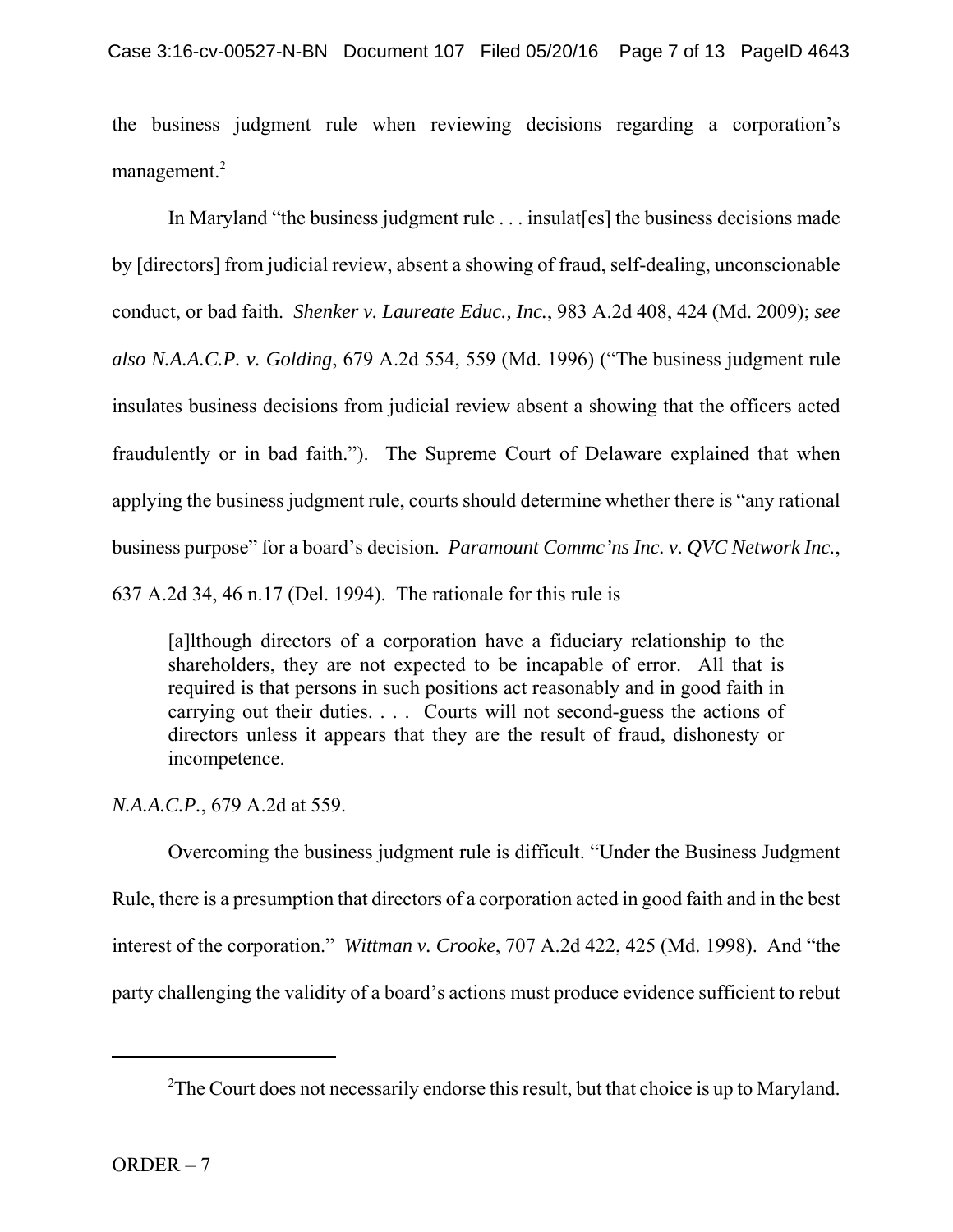this presumption." *Id.* "It is well established that courts generally will not interfere with the internal management of a corporation." *Shenker*, 983 A.2d at 424 (internal punctuation and citation removed). One way to overcome the business judgment rule is to show that the directors acted in bad faith. A movant can demonstrate the bad faith of the board by providing evidence that "the decision under attack is so far beyond the bounds of reasonable judgment that it seems essentially inexplicable on any ground other than bad faith." *In re Alloy, Inc. S'holder Litig.*, 2011 WL 4863716, at \*9 (Del. Ch. 2011). A movant can also show bad faith by demonstrating that a "fiduciary intentionally fails to act in the face of a known duty to act, demonstrating a conscious disregard for his duties." *In re BJ's Wholesale Club, Inc. S'holders Litig.*, 2013 WL 396202, at \*7 (Del. Ch. 2013).

# **III. THE COURT DENIES SESSA'S MOTION FOR PRELIMINARY INJUNCTION AND GRANTS ASHFORD PRIME'S MOTION FOR PRELIMINARY INJUNCTION**

## *A. Legal Standard for Preliminary Injunction*

The decision to grant or deny a preliminary injunction lies within the sound discretion of the district court. *Miss. Power & Light Co. v. United Gas Pipe Line Co.*, 760 F.2d 618, 621 (5th Cir. 1985). A preliminary injunction is an extraordinary and drastic remedy, not to be granted routinely, but only when the movant, by a clear showing, carries the burden of persuasion. *Harris Cty. v. CarMax Auto Superstores, Inc.*, 177 F.3d 306, 312 (5th Cir. 1999). To obtain a preliminary injunction, the movant must establish the following: (1) a substantial likelihood that the movant will ultimately prevail on the merits; (2) a substantial threat that the movant will suffer irreparable injury if the preliminary injunction is denied; (3) that the potential injury to the movant outweighs whatever damage the proposed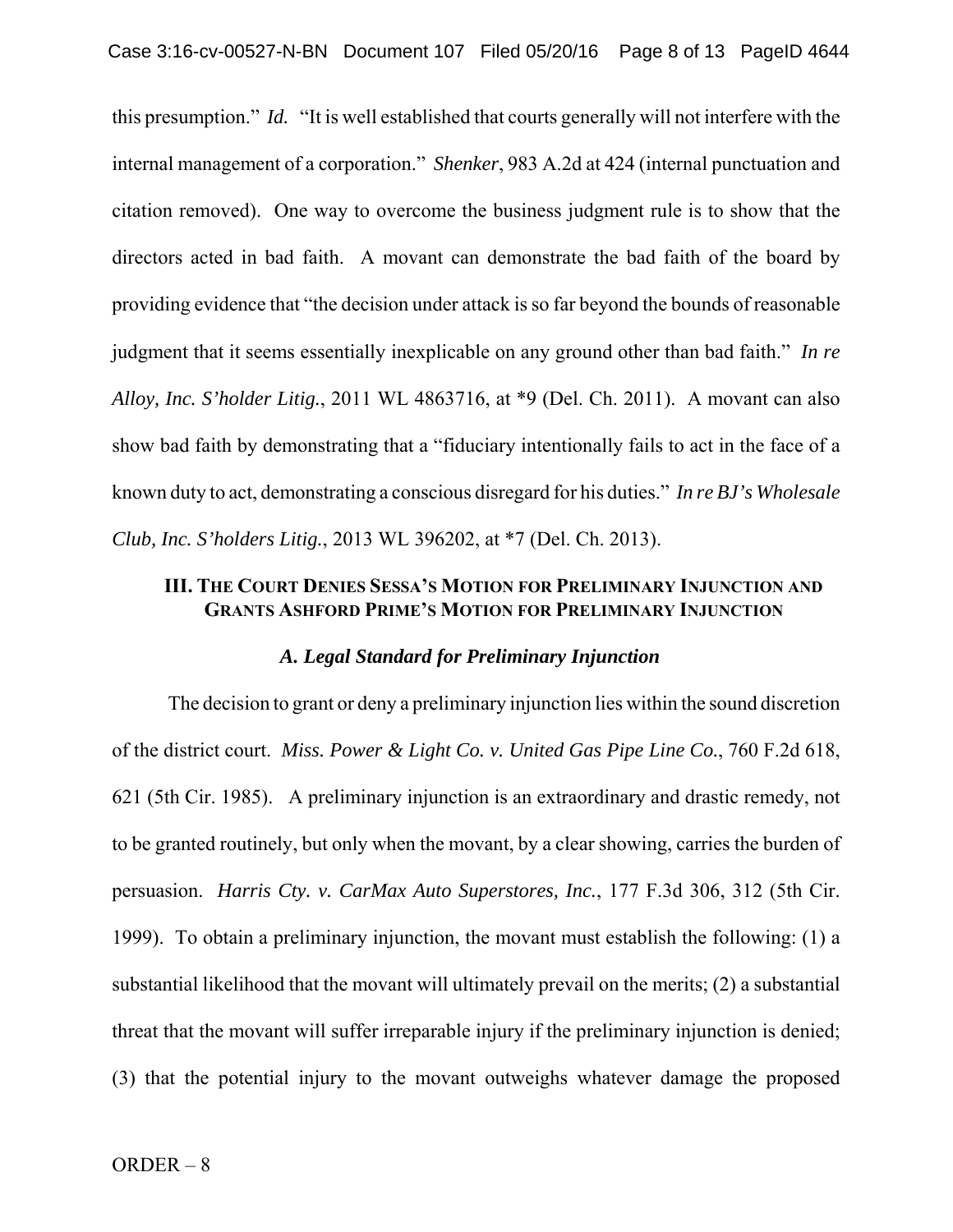injunction may cause the opposing party; and (4) that granting the preliminary injunction will not disserve the public interest. *Guy Carpenter & Co. v. Provenzale*, 334 F.3d 459, 464 (5th Cir. 2003).

#### *B. Ashford Prime Is Likely to Succeed*

 Sessa claims that the Ashford Prime board is breaching its fiduciary duties by using the advance notice bylaws to prevent Sessa from putting up its candidates for election at Ashford Prime's annual meeting. *See* Sessa's Mot. for Prelim. Inj. 12–16, 18–20. As discussed above, the Court reviews Ashford Prime's board's decision to withhold approval of Sessa's candidates under Maryland's business judgment rule.

The advance notice provisions of Ashford Prime's bylaws require those seeking nomination to the board to provide "all information relating to the Proposed Nominee that would be required to be disclosed in connection with the solicitation of proxies for the election of the Proposed Nominee as a director in an election contest." *Id.* at 7. The Security Exchange Act of 1934 requires potential nominees to "[d]escribe any plans or proposals" that would result in a sale or transfer of material assets, any extraordinary corporate transaction, any other material change to the corporate structure, or any similar action. *See* 17 C.F.R. § 240.13d-101.

The Sessa candidates claim that they have no plans for Ashford Prime if they take control of the board, and they refused to provide any substantive answers to questions about their plans. They maintain this position despite the existence of correspondence that reveals discussions at Sessa about how to amend Ashford Prime's bylaws and stop acquisitions,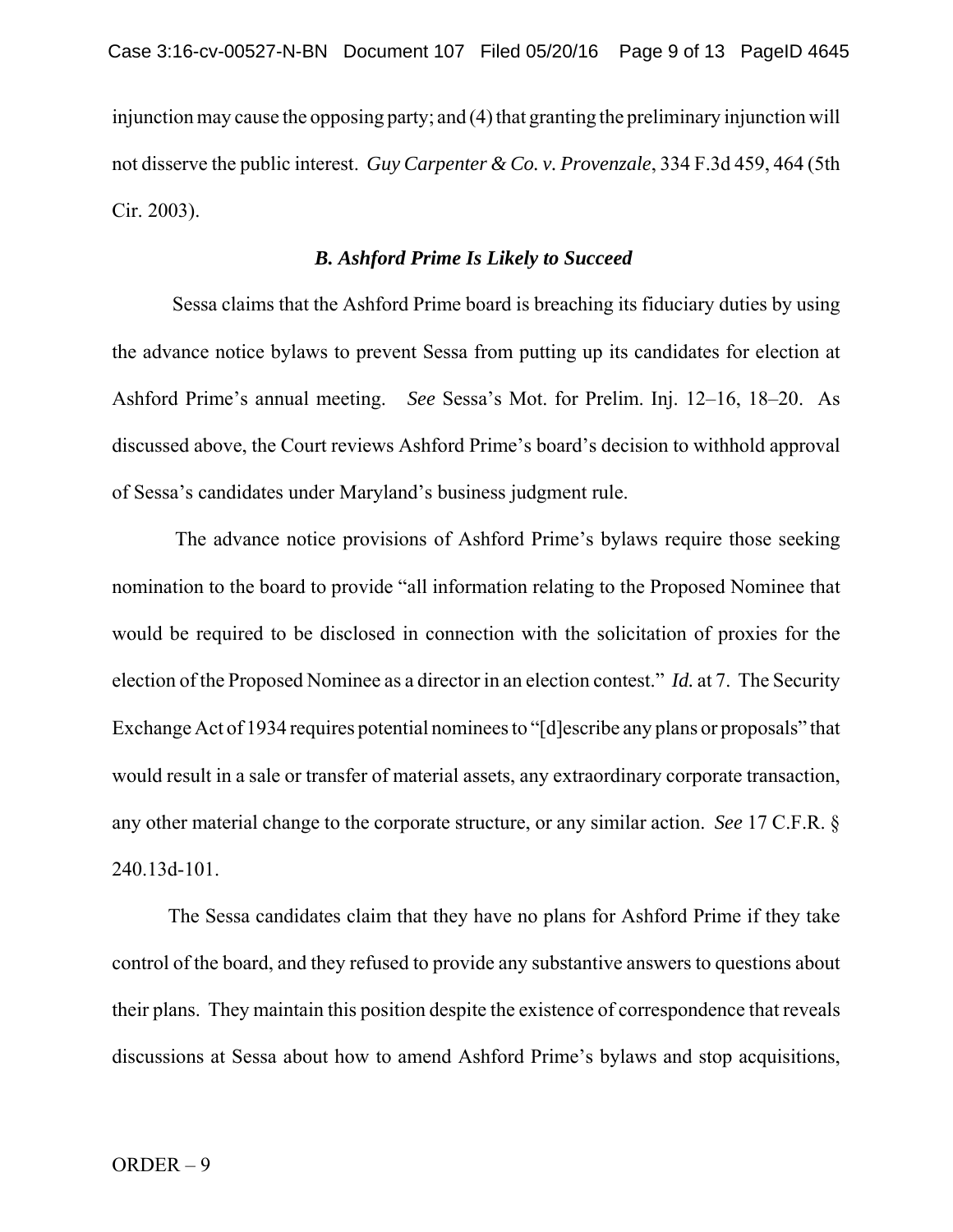ideas for a litigation strategy with regard to the Proxy Penalty; and details of a "gameplan" for selling the company. *See* Ashford Prime's Reply 5–6 [77], in Ashford 2. For example, during a phone call between Petry and the Sessa candidates, Livingston stated that he "would be interested in what would be the gameplan after election." App. in Supp. of Ashford Prime's Reply, Ex. K, 620 [77-3], in Ashford 2. Petry responded by explaining that he would want to maximize value, and in today's environment that would mean having a "real and fair sale process." *Id.* Petry added that first they would need to deal with the Proxy Penalty. *Id.* Moreover, in an email to his employees, Petry explained his thoughts about convincing Institutional Shareholder Services Inc. (ISS) to recommend to shareholders to vote for Sessa's nominees. One of his comments was that it would be important to present ISS with a plan such as "internalizing, amending bylaws, stopping acquisitions." *Id.* Ex. O, 633. Petry believed the "big ISS hurdle" would be having "a plan for the termination fee." *Id.* at 635. One Sessa employee wrote to Petry, "I do think, though, that we need to have a gameplan if were to get involved [with Ashford Prime]." *Id.* Ex. P, 637.

When the board determined that the Sessa candidates' responses to the questionnaires were deficient, it offered the candidates a chance to amend their answers. The Sessa candidates refused. Ashford Prime's Mot. for Prelim. Inj. 12. The board apparently does not believe that a sophisticated hedge fund would engage in expensive litigation and a difficult proxy contest without any plans for the company after it seized control. In light of the evidence supporting the board's contention that Sessa has plans for Ashford Prime after it assumes control of the board, the board could rationally believe the Sessa candidates had a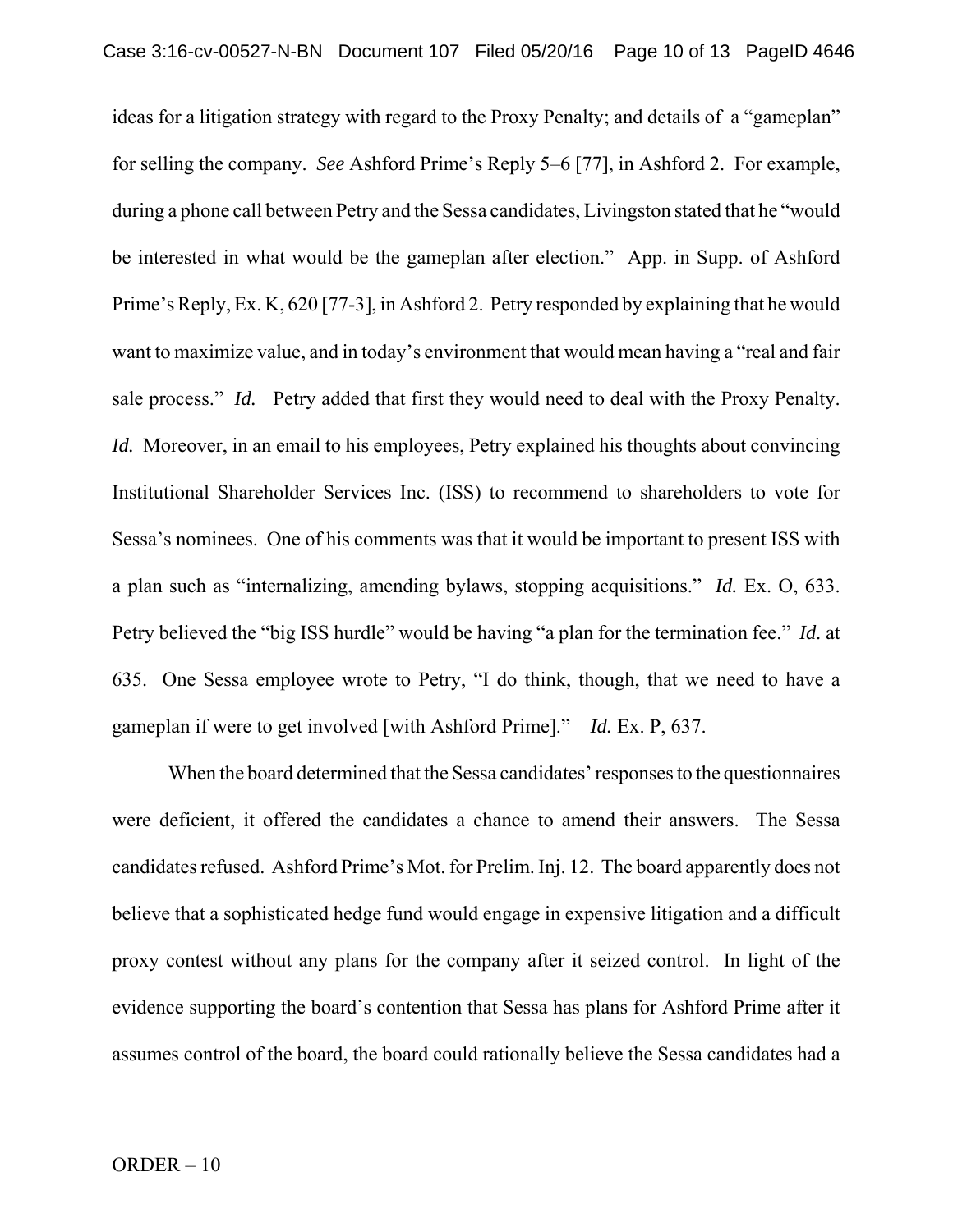plan they refused to disclose in their questionnaires and thus were ineligible. The Court concludes that the business judgment rule protects Ashford Prime's board's decision to deny approving the Sessa candidates for the proxy contest and election. Thus, the Sessa candidates failed to show a substantial likelihood that they will ultimately prevail on the merits. Accordingly, the Court denies Sessa's motion for preliminary injunction.<sup>3</sup> Conversely, Ashford Prime is likely to succeed on the merits.<sup>4</sup>

#### *C. The Other Factors Favor Ashford Prime's Motion for Preliminary Injunction*

 As discussed above, the Ashford Prime board has reasonably determined that the Sessa candidates are ineligible. Allowing the Sessa nominees to stand for election or solicit proxy votes or distribute proxy materials regarding the nominees when they are ineligible will cause Ashford Prime irreparable injury. *See Mills v. Elec. Auto-Lite Co.*, 396 U.S. 375, 384 (1970); *see also Lichtenberg v. Besicorp Grp. Inc.*, 43 F. Supp. 2d 376, 390 (S.D.N.Y. 1999) (finding that forcing shareholders to vote on the basis of a materially misleading proxy "establishes the irreparable harm sought to be prevented by  $\S$  14(a) of the [Securities Exchange Act]"). The Court concludes that the balance of the hardships weighs in favor of granting Ashford Prime's preliminary injunction because allowing Sessa to solicit proxies could potentially cause Ashford Prime's shareholders to cast meaningless votes for invalid

<sup>&</sup>lt;sup>3</sup>In light of the Court's denial of Sessa's motion for preliminary injunction, the Court denies as moot Sessa's motion to amend scope of relief in Sessa's motion for preliminary injunction.

<sup>&</sup>lt;sup>4</sup>Because the Court concludes that Ashford Prime is likely to prevail on this claim, it does not address Ashford Prime's other arguments regarding the Sessa candidates' failure to disclose a group and Mr. Livingston's resume padding and failure to disclose his purchase of Ashford Prime stock in January.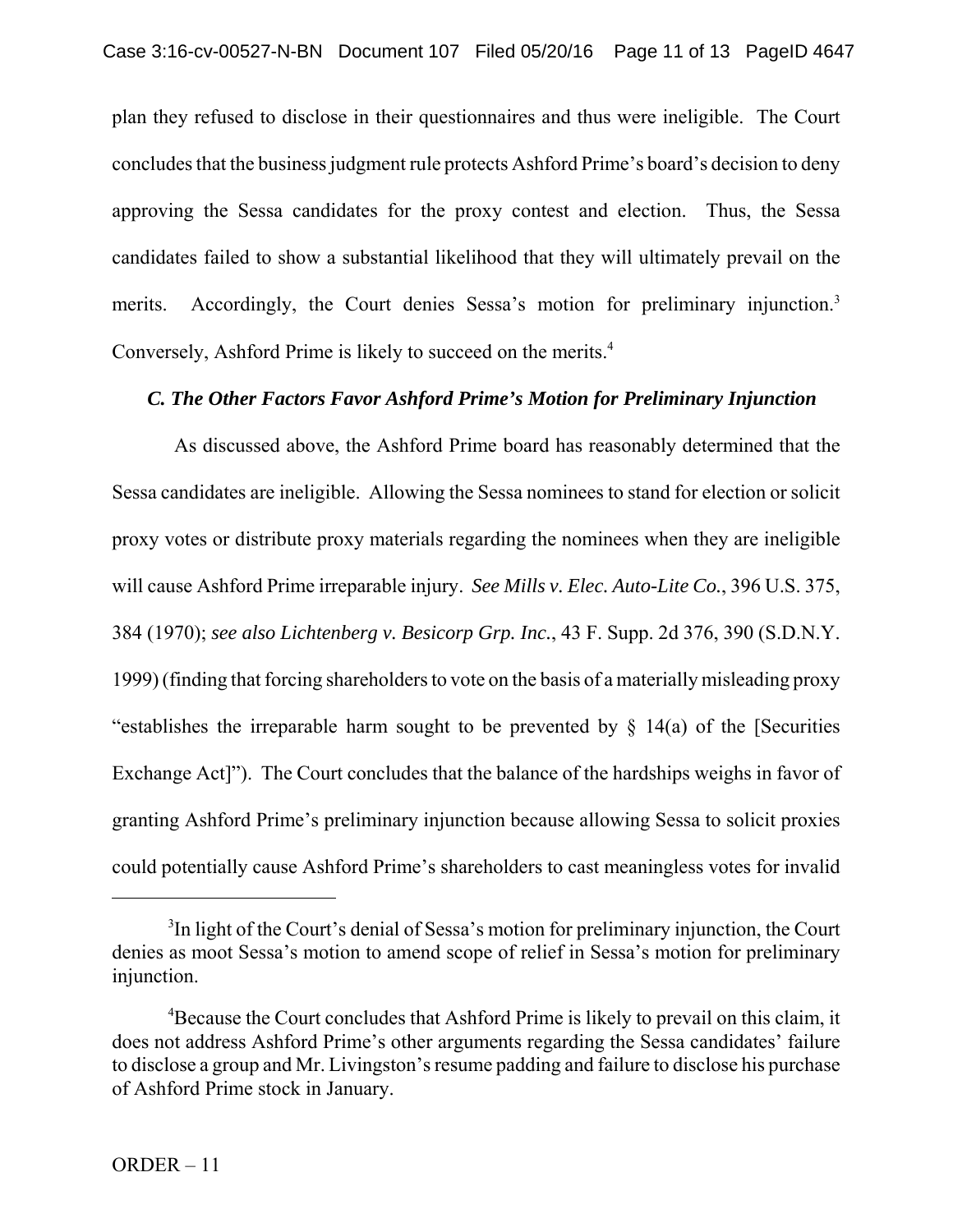nominees. Finally, the Court concludes that granting the preliminary injunction is in the public interest because an injunction will diminish shareholder confusion at the annual meeting. Accordingly, the Court grants Ashford Prime's motion for preliminary injunction.

### **CONCLUSION**

The Court denies Sessa's motion for preliminary injunction. In light of this denial, the Court denies as moot Sessa's motion to amend scope of relief in Sessa's motion for preliminary injunction. The Court grants Ashford Prime's motion for preliminary injunction as follows: (1) Sessa's slate of candidates is invalid and ineligible to stand for election to Ashford Prime's board at the 2016 annual meeting because of the board's finding that the candidates' failed to comply with the advance notice requirements in submitting nomination materials; (2) the Court enjoins Sessa, or any person acting in active concert with Sessa, from submitting or purporting to submit Sessa's candidates to Ashford Prime's shareholders for election to the board for its 2016 annual meeting; (3) the Court enjoins Sessa, or any person acting in active concert with Sessa, from soliciting proxy votes for Sessa's candidates or distributing any proxy materials regarding Sessa's candidates.

Pursuant to Federal Rule of Civil Procedure 65, the preliminary injunction is valid only if Ashford Prime gives security in the amount of \$100,000, an amount the Court considers proper to pay the costs and damages sustained by Sessa if it is found to have been wrongfully enjoined. FED. R. CIV. P. 65.